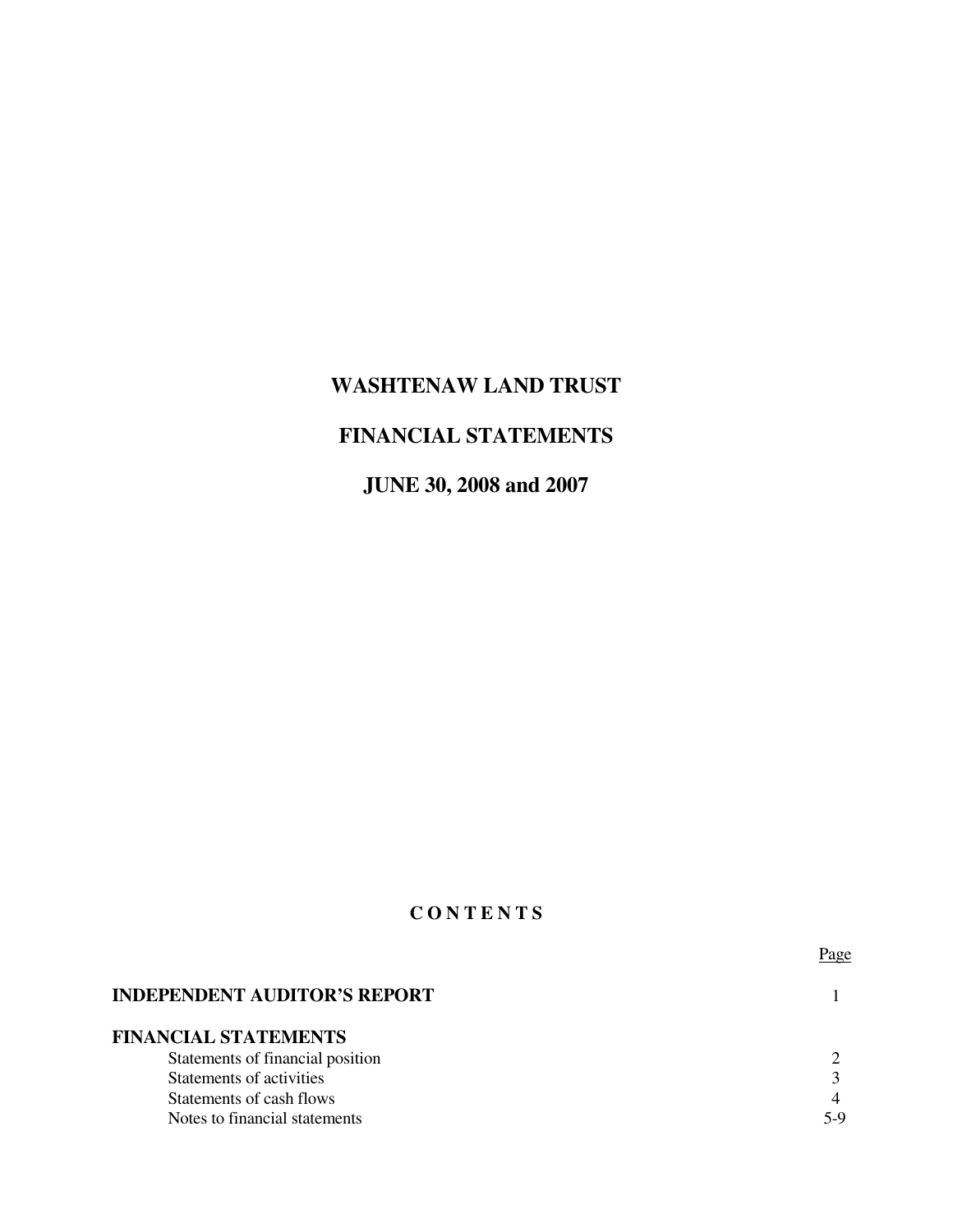

3227 Washtenaw Avenue, Suite C2, Ann Arbor, MI 48104-4262

Board of Directors Washtenaw Land Trust 1100 N. Main Street, Suite 203 Ann Arbor, MI 48104

### **INDEPENDENT AUDITOR'S REPORT**

We have audited the accompanying statements of financial position of the Washtenaw Land Trust as of June 30, 2008 and 2007, and the related statements of activities and cash flows for the year ended June 30, 2008 and the six months ended June 30, 2007. These financial statements are the responsibility of the Washtenaw Land Trust's management. Our responsibility is to express an opinion on these financial statements based on our audits.

We conducted our audits in accordance with auditing standards generally accepted in the United States of America. Those standards require that we plan and perform the audit to obtain reasonable assurance about whether the financial statements are free of material misstatement. An audit includes examining, on a test basis, evidence supporting the amounts and disclosures in the financial statements. An audit also includes assessing the accounting principles used and significant estimates made by management, as well as evaluating the overall financial statement presentation. We believe that our audits provide a reasonable basis for our opinion.

In our opinion, the financial statements referred to above present fairly, in all material respects, the financial position of the Washtenaw Land Trust as of June 30, 2008 and 2007, and the changes in its net assets and its cash flows for the year ended June 30, 2008 and the six months ended June 30, 2007 in conformity with accounting principles generally accepted in the United States of America.

DAVID HAFFEY, P.C.

Sanal Hiffy PC

Ann Arbor, Michigan November 14, 2008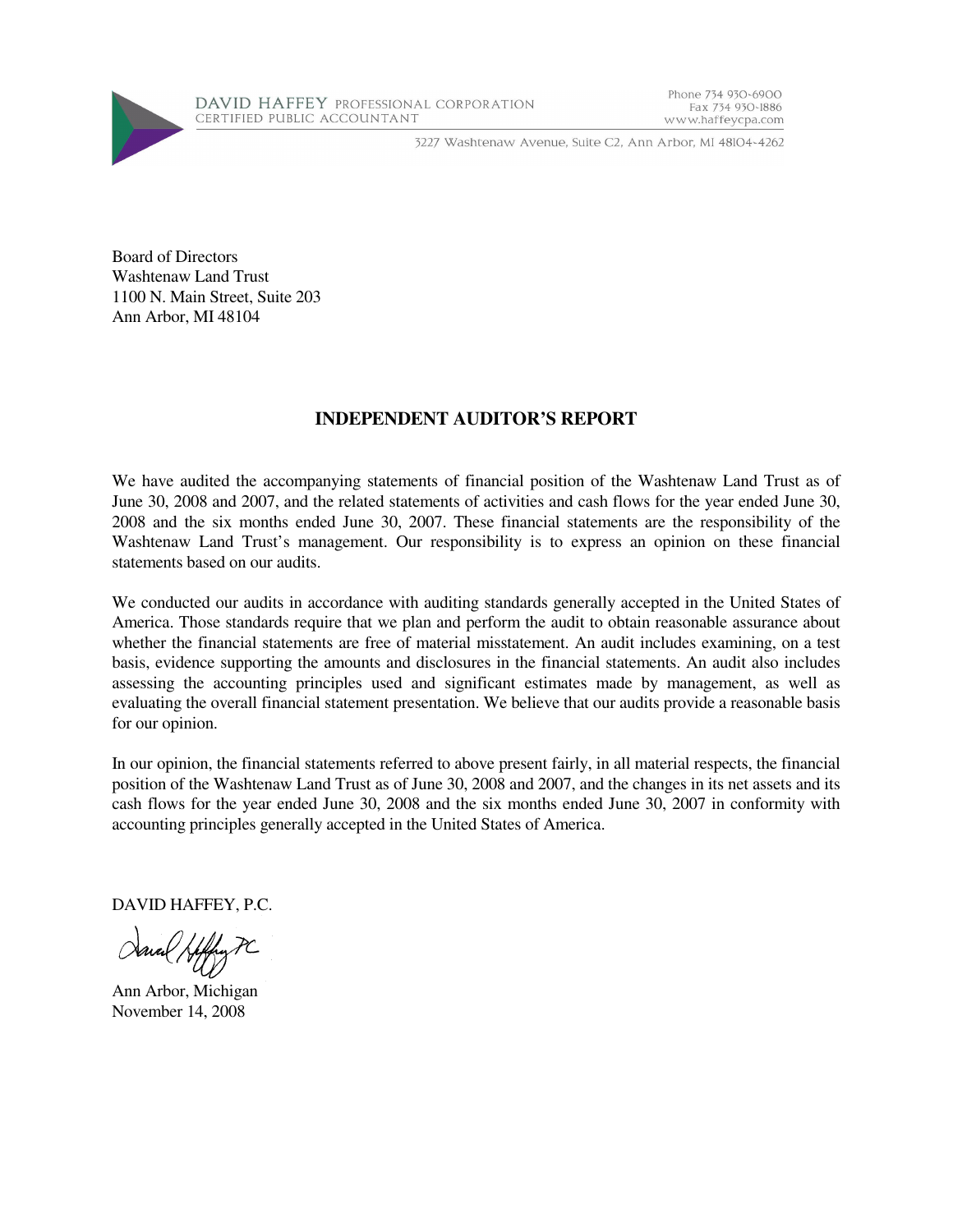### **WASHTENAW LAND TRUST STATEMENTS OF FINANCIAL POSITION JUNE 30**

|                                    | 2008             | 2007             |
|------------------------------------|------------------|------------------|
| <b>ASSETS</b>                      |                  |                  |
| <b>CURRENT ASSETS</b>              |                  |                  |
| Cash and cash equivalents (Note 1) | \$ 320,963       | \$345,553        |
| Marketable securities (Note 1)     | 79,638           | 59,226           |
| Pledges receivable                 | 21,500           | 40,000           |
| Grants receivable                  | 17,120           | 25,000           |
| Prepaid expenses                   | 5,962            | 9,165            |
| <b>TOTAL CURRENT ASSETS</b>        | 445,183          | 478,944          |
| <b>FIXED ASSETS:</b>               |                  |                  |
| Software                           | 4,995            | 4,995            |
| Less; Accumulated amortization     | 4,995)           | 4,995            |
| <b>TOTAL FIXED ASSETS</b>          | $\boldsymbol{0}$ | $\boldsymbol{0}$ |
| <b>OTHER ASSETS:</b>               |                  |                  |
| Property (Note 1)                  | 5,909,150        | 1,295,150        |
| Conservation easements (Note 1)    | 47               | <u>34</u>        |
| <b>TOTAL OTHER ASSETS</b>          | 5,909,197        | 1,295,184        |
| <b>TOTAL ASSETS</b>                | \$6,354,380      | \$1,774,128      |
| <b>LIABILITIES AND NET ASSETS</b>  |                  |                  |
| <b>CURRENT LIABILITIES</b>         |                  |                  |
| Accounts payable                   | \$<br>943        | \$<br>5,054      |
| <b>TOTAL CURRENT LIABILITIES</b>   | 943              | 5,054            |
| NET ASSETS (Note 1)                |                  |                  |
| Unrestricted                       | 4,866,116        | 226,578          |
| Temporarily restricted             | 159,780          | 214,968          |
| Permanently restricted             | 1,327,541        | 1,327,528        |
| <b>TOTAL NET ASSETS</b>            | 6,353,437        | 1,769,074        |
| TOTAL LIABILITIES AND NET ASSETS   | \$6,354,380      | \$1,774,128      |

See the independent auditor's report on page 1 and notes to the financial statements on pages 5 through 9.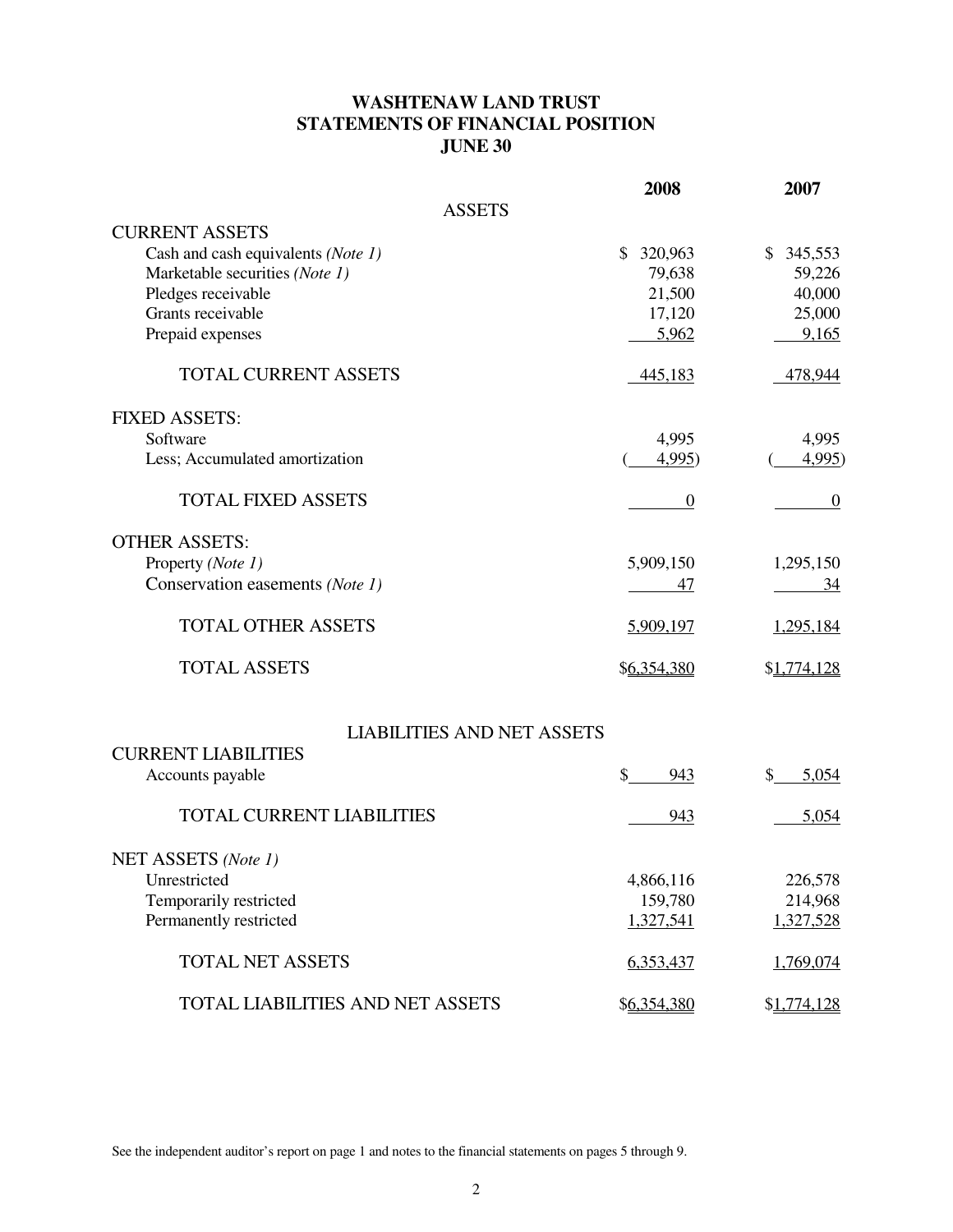# **WASHTENAW LAND TRUST STATEMENTS OF ACTIVITIES**

|                                                          | For the<br><b>Year Ended</b><br><b>June 30, 2008</b> | For the Six<br><b>Months Ended</b><br><b>June 30, 2007</b> |
|----------------------------------------------------------|------------------------------------------------------|------------------------------------------------------------|
| <b>CHANGES IN UNRESTRICTED NET ASSETS:</b>               |                                                      |                                                            |
| Revenues and Support:                                    |                                                      |                                                            |
| Grants and contributions                                 | \$4,911,088                                          | \$66,377                                                   |
| Events                                                   | $\Omega$                                             | 2,016                                                      |
| Interest and dividends                                   | 14,994                                               | 7,815                                                      |
| Investment gains (losses)                                | 9,435)                                               | 2,926                                                      |
| Rent income                                              | 4,200                                                | $\mathbf{0}$                                               |
| Miscellaneous income                                     | 14,058                                               | 20                                                         |
| Total unrestricted revenues and gains                    | 4,934,905                                            | 79,154                                                     |
| Net assets released from restrictions (Note 1)           | 173,384                                              | 30,515                                                     |
| Total unrestricted revenues, gains and other support     | 5,108,289                                            | 109,669                                                    |
| Expenses:                                                |                                                      |                                                            |
| Program services                                         | 357,299                                              | 108,532                                                    |
| Management and general                                   | 62,701                                               | 27,571                                                     |
| Fundraising                                              | 48,751                                               | 14,734                                                     |
| Total expenses                                           | 468,751                                              | 150,837                                                    |
| <b>INCREASE IN UNRESTRICTED NET ASSETS</b>               | 4,639,538                                            | 41,168                                                     |
| <b>CHANGES IN TEMPORARILY RESTRICTED NET ASSETS:</b>     |                                                      |                                                            |
| Contributions:<br>Grants and contributions               | 118,196                                              | 95,318                                                     |
| Net assets released from restrictions                    | 173,384)                                             | 30,515                                                     |
| <b>INCREASE (DECREASE) IN TEMPORARILY</b>                |                                                      |                                                            |
| <b>RESTRICTED NET ASSETS</b>                             | 55,188)                                              | 64,803                                                     |
| <b>CHANGES IN PERMANENTLY RESTRICTED NET ASSETS:</b>     |                                                      |                                                            |
| Contribution of land preserves (Note 4)                  |                                                      | 576,000                                                    |
| Acquisition of easements and development rights (Note 4) | 13                                                   |                                                            |
| <b>INCREASE (DECREASE) IN PERMANENTLY</b>                |                                                      |                                                            |
| <b>RESTRICTED NET ASSETS</b>                             | 13                                                   | 576,001                                                    |
| <b>INCREASE (DECREASE) IN NET ASSETS</b>                 | 4,584,363                                            | 599,636                                                    |
| NET ASSETS; beginning of year                            | 1,769,074                                            | 1,169,438                                                  |
| NET ASSETS; end of year                                  | \$6,353,437                                          | \$1,769,074                                                |

See the independent auditor's report on page 1 and notes to the financial statements on pages 5 through 9.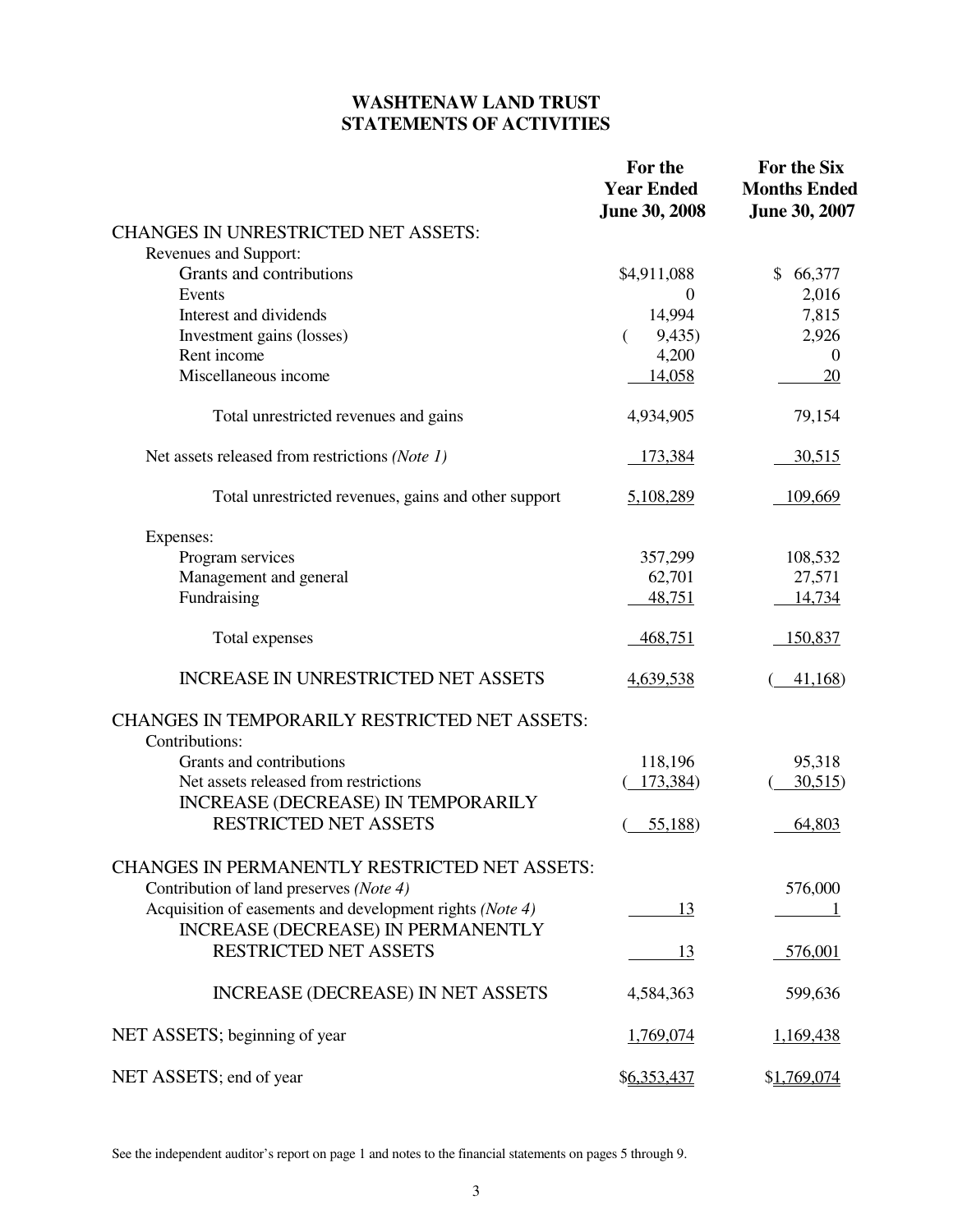### **WASHTENAW LAND TRUST STATEMENTS OF CASH FLOWS**

|                                                    | For the<br><b>Year Ended</b><br><b>June 30, 2008</b> | <b>For the Six</b><br><b>Months Ended</b><br><b>June 30, 2007</b> |
|----------------------------------------------------|------------------------------------------------------|-------------------------------------------------------------------|
| INCREASE (DECREASE) IN CASH                        |                                                      |                                                                   |
| CASH FLOWS RELATED TO OPERATING ACTIVITIES:        | \$                                                   | \$.                                                               |
| Cash received from grantors and donors             | 441,665                                              | 122,195                                                           |
| Cash received from events and other income         | 18,258                                               | 2,036                                                             |
| Cash paid to suppliers and employees               | 469,660)                                             | 153,800)                                                          |
| Interest and dividends received                    | 14,994                                               | 7,815                                                             |
| <b>CASH FLOWS RELATED TO INVESTING ACTIVITIES:</b> | 5,257                                                | 21,754)                                                           |
| Proceeds from sale of marketable securities        | 44,484                                               | 6,262                                                             |
| Purchase of marketable securities                  | 74,331)                                              | 6,328                                                             |
| NET CASH INCREASE (DECREASE)                       | 29,847)<br>24,590)                                   | 66)<br>21,820)                                                    |
| CASH and equivalents; beginning of year            | 345,553                                              | 367,373                                                           |
| CASH and equivalents; end of year                  | \$ 320,963                                           | \$ 345,553                                                        |

### RECONCILIATION OF INCREASE (DECREASE) IN NET ASSETS TO CASH GENERATED (UTILIZED) BY OPERATING ACTIVITIES

| <b>INCREASE (DECREASE) IN NET ASSETS</b>                 | \$4,584,363 | 599,636  |
|----------------------------------------------------------|-------------|----------|
| RECONCILIATION ADJUSTMENTS:                              |             |          |
| Non-cash contribution of land and preserves              | (4,614,000) | 576,000) |
| Non-cash acquisition of easements and development rights | 13)         |          |
| Investment (gains)/losses                                | 9,435       | 2,926    |
| (Increase) decrease in grants receivable                 | 7,880       | 25,000)  |
| (Increase) decrease in pledges receivable                | 18,500      | 14,500)  |
| (Increase) decrease in prepaid expenses                  | 3,203       | 6,062)   |
| Increase (decrease) in accounts payable                  | 4,111)      | 3,099    |
|                                                          |             |          |

See the independent auditor's report on page 1 and notes to the financial statements on pages 5 through 9.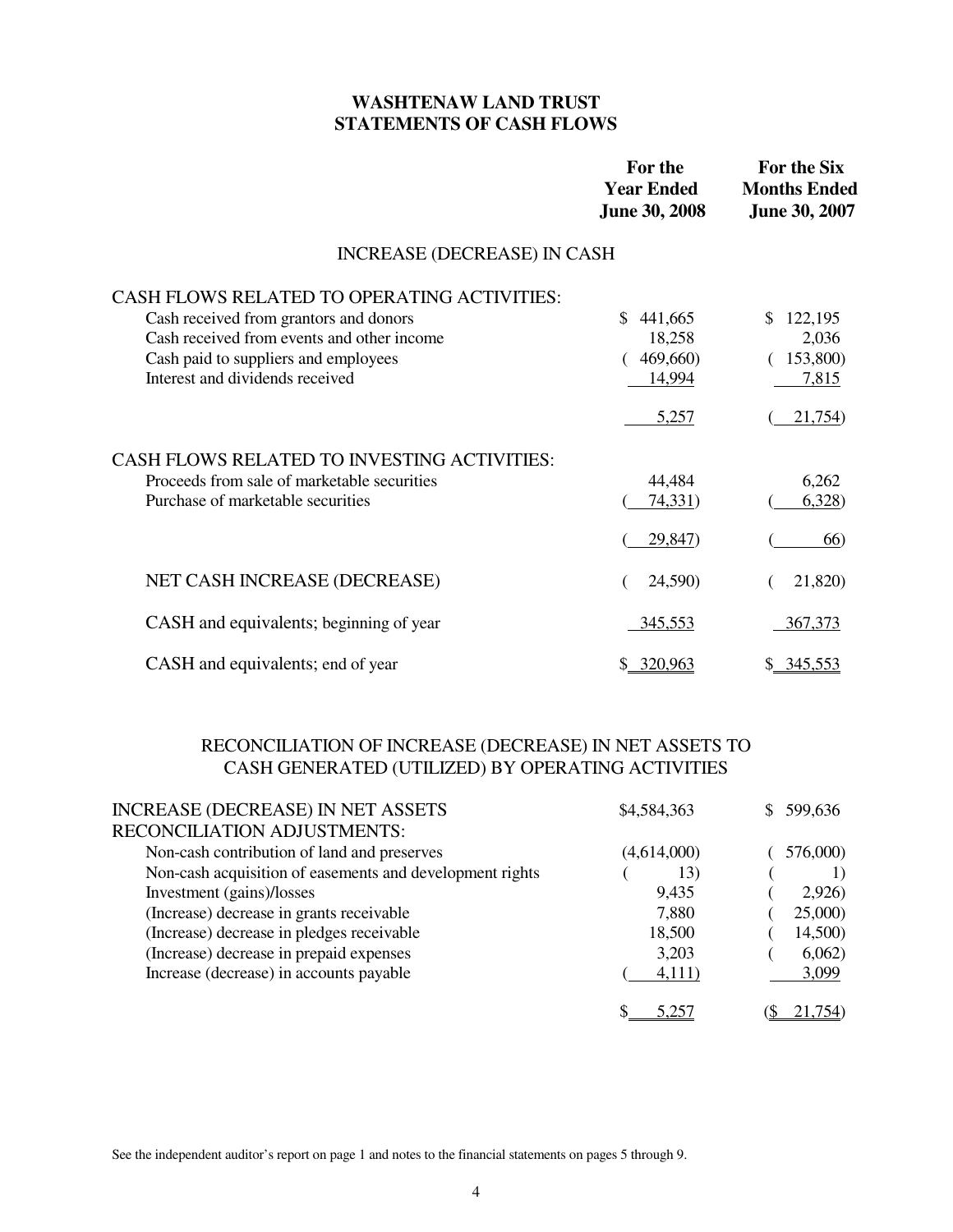### NOTE 1: SIGNIFICANT ACCOUNTING POLICIES

ORGANIZATION - The Washtenaw Land Trust is a Michigan not for profit organization, with a mission to protect farmland, natural areas and open space in and about Washtenaw County and southeastern Michigan, for their natural, scenic, recreational and agricultural values, and to educate the public on land-use issues. The Internal Revenue Service has determined the Washtenaw Land Trust to be exempt from federal income tax pursuant to section  $501(c)(3)$  of the Internal Revenue Code and has classified the Washtenaw Land Trust as a publicly supported charitable organization as defined in section 509(a)(1), and not as a private foundation.

BASIS OF ACCOUNTING - The accounts and financial statements are maintained and presented using the accrual basis of accounting. Revenues are recognized when earned. Expenses are recognized when incurred. Preparation of financial statements in conformity with generally accepted accounting principles requires management to make estimates and assumptions that affect certain reported amounts and disclosures. Actual results could differ from those estimates.

NET ASSETS - The Washtenaw Land Trust observes restrictions placed on the use of resources by segregating unrestricted net assets from permanently or temporarily restricted net assets.

Items recorded as *Permanently Restricted Net Assets* include donations of conservation easements and donorrestricted fee simple interests in land to be held as nature preserves, at the fair market values as of the dates donated, as well as donor contributions to an endowment fund.

Gifts are recorded as *Temporarily Restricted Net Assets* to the extent that uses specified by donor imposed restrictions have yet to occur. When a donor imposed restriction is accomplished, temporarily restricted net assets are reclassified to unrestricted net assets.

*Unrestricted Net Assets* represents the portion of funds available for general operations and not subject to any donor-imposed restrictions. To the extent that permanently or temporarily restricted investments generate interest or dividend income and gains or losses, they are reported as increases or decreases to unrestricted net assets.

CASH AND EQUIVALENTS - The cash classification includes bank checking account balances, investment account money market mutual fund balances, and petty cash funds on hand. As of June 30, 2008, cash and equivalents consisted of bank account balances of \$57,858, money market funds of \$263,007 subject to the risk of a decline in market value below \$1 per share and cash on hand of \$98. As of June 30, 2007, cash and equivalents consisted of a checking account balance of \$2,830, money market funds of \$342,405 and cash on hand of \$318. At June 30, 2008 and 2007, bank account balances were within the limits of coverage provided by the Federal Deposit Insurance Corporation.

MARKETABLE SECURITIES - Marketable securities consist of publicly traded shares of mutual funds, initially recorded at cost upon purchase, but adjusted to fair market values at year end. The market value adjustment is included in investment gains and losses, along with gains and losses realized upon sale of securities. At June 30, 2008, the market value and cost of securities was \$79,638 and \$81,706, respectively. At June 30, 2007, the market value and cost of securities was \$59,226 and \$54,990, respectively. As of the date of this report, November 14, 2008, the value of the securities held at June 30, 2008 had declined to \$55,770.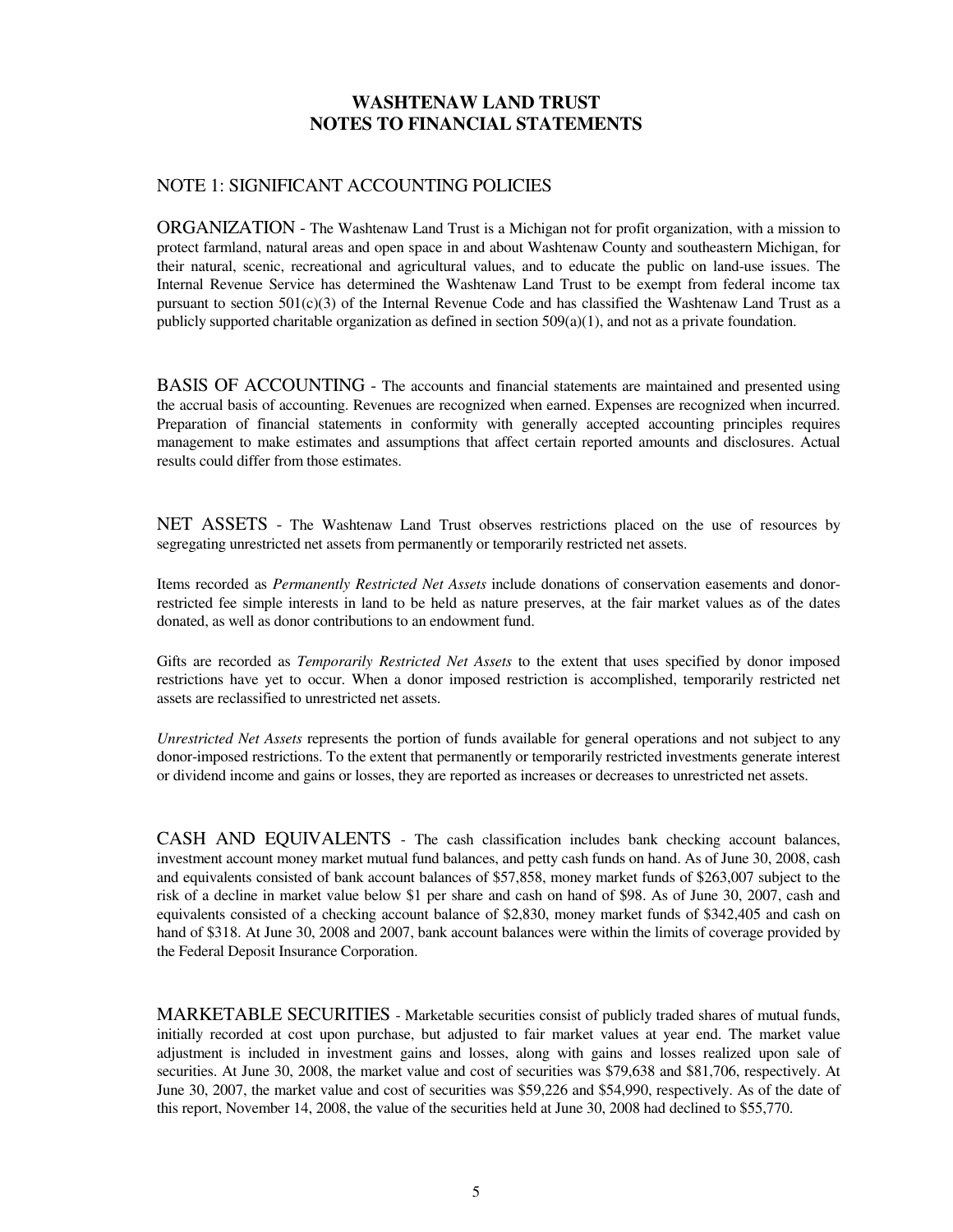#### NOTE 1: SIGNIFICANT ACCOUNTING POLICIES (continued)

RECEIVABLES – The Washtenaw Land Trust records unconditional grants and pledges of support as revenues, both restricted as to their use, and unrestricted, as of the date the pledge or grant is made. Receivables are recorded at year end to the extent this support has not been collected. Grants are typically collected within one year and pledges are generally expected to be collected within one to two years. The Trust has not split receivables between current and long term assets. No discount has been applied to pledges expected to be collected in excess of one year, nor has an allowance for uncollected pledges been recorded.

 The Trust records conditional grants and pledges of support only to the extent the conditions have been satisfied during the year. During the year ended June 30, 2008, the trust received a challenge grant of up to \$250,000 conditioned upon the collection of matching donations. As of June 30, 2008, the condition had been satisfied to the extent of \$17,120, the amount received in required matching donations, and accordingly, a grant receivable of \$17,120 was recorded.

PROPERTY – The property of the Washtenaw Land Trust consists of parcels of land in southeastern Michigan received at various times, from various donors. Such properties are recorded at fair values as of the date donated, determined by independent qualified appraisers. Due to the change in fiscal years from a calendar year in 2006 to a June fiscal year, as of June 30, 2007, the schedule shows, beginning in 2006, actual dates received:

| <b>Year Received</b> | Description                  | Acres | <b>Transaction Type</b> |
|----------------------|------------------------------|-------|-------------------------|
| 1995                 | <b>Creekshead Preserve</b>   | 27    | Fee simple donation     |
| 1999                 | <b>Beckwith Conservancy</b>  | 31    | Fee simple donation     |
| 2000                 | <b>Sharon Hills Preserve</b> | 68    | Fee simple donation     |
| 2002                 | <b>Woodland Preserve</b>     | 14    | Fee simple donation     |
| 1/6/2007             | Coudron Preserve             | 44    | Fee simple donation,    |
|                      |                              |       | life estate reserved    |
| 11/20/07             | <b>Johnson Property</b>      | 95    | Fee simple donation     |
|                      |                              |       |                         |
|                      |                              |       |                         |

INTANGIBLE ASSET; CONSERVATION EASEMENTS - The Washtenaw Land Trust acquires easements and development rights on properties through purchase and donation. Within the conservancy movement, a divergence of practice exists as to the values at which easements and development rights are appropriately recorded. Large organizations tend toward capitalizing such acquisitions at cost if purchased, and at the fair market value as of the date acquired, if donated. Locally based conservancy organizations tend toward not capitalizing such acquisitions, recognizing that the values an easement donor is able to deduct for income tax purposes are not values available to a recipient conservancy organization. The policy of the Washtenaw Land Trust is to capitalize each acquisition of easements and development rights at \$1 to facilitate tracking the number of easements acquired.

As of June 30, 2008, the trust held the following easements, all of which were on parcels located in southeastern Michigan. The donor valuation amounts were determined by qualified appraisers engaged by the donors, generally for purposes of substantiating the amount of their charitable contribution tax deductions. If no appraisal was performed, "N/A" for "not applicable" is indicated.

Due to the change in fiscal years from a calendar year in 2006 to a June fiscal year, as of June 30, 2007, the schedule shows, beginning in 2006, actual dates received: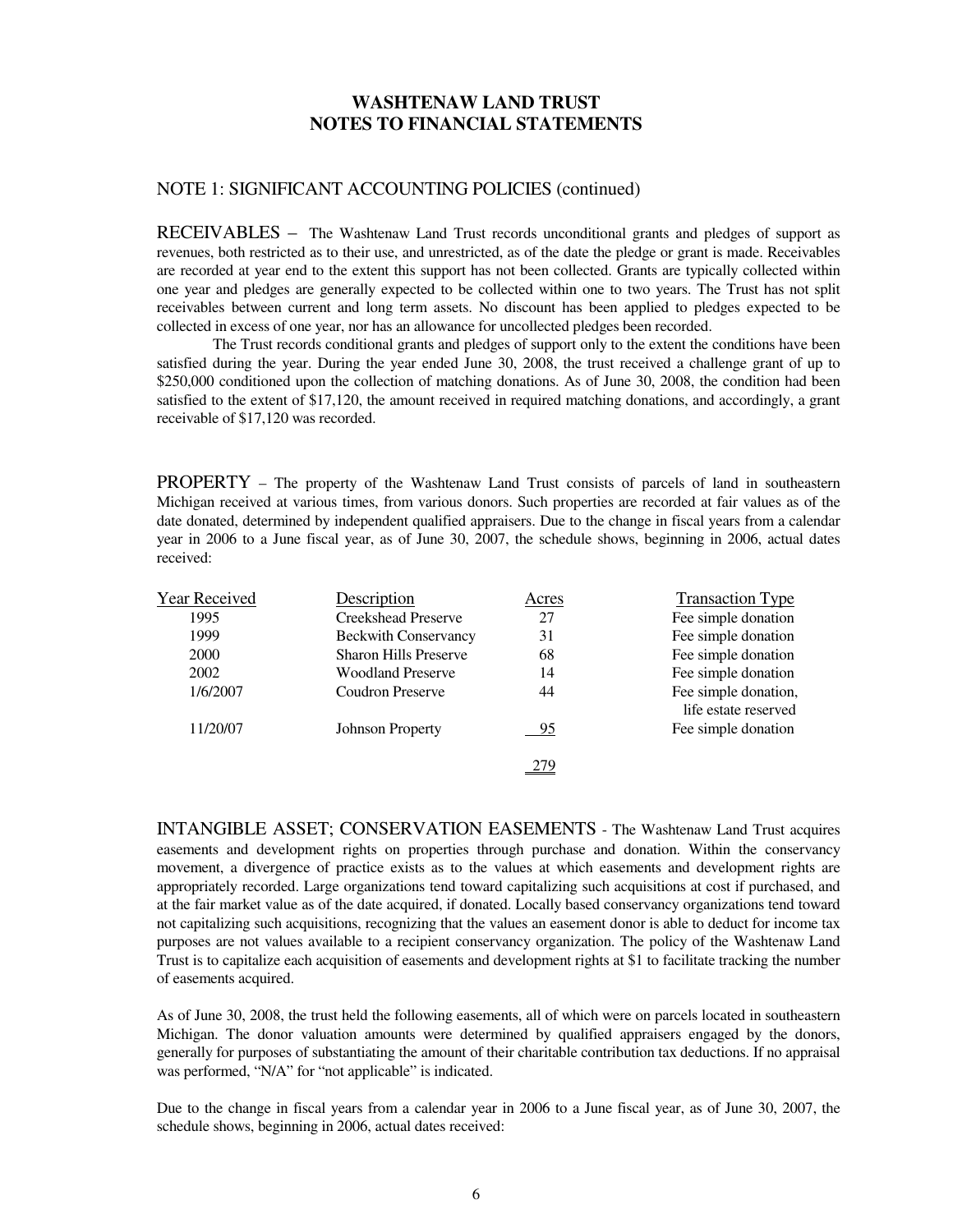# NOTE 1: SIGNIFICANT ACCOUNTING POLICIES (continued)

# INTANGIBLE ASSET; CONSERVATION EASEMENTS – (continued)

|               |                |                         | Donor     |
|---------------|----------------|-------------------------|-----------|
| Year Received | <u>Acres</u>   | <b>Transaction Type</b> | Valuation |
| 1995          | 116            | Donation                | \$<br>N/A |
| 1996          | 11             | Donation                | N/A       |
| 1996          | 52             | Donation                | N/A       |
| 2000          | 40             | Donation                | 180,000   |
| 2000          | 10             | Donation                | N/A       |
| 2000          | 14             | Donation                | N/A       |
| 2001          | 30             | Purchase                | 182,000   |
| 2001          | 45             | Donation                | 490,000   |
| 2001          | 5              | Donation                | N/A       |
| 2001          | 23             | Donation                | N/A       |
| 2001          | 21             | Donation                | 187,500   |
| 2001          | 62             | Donations (2)           | N/A       |
| 2002          | 40             | Donation                | N/A       |
| 2002          | 11             | Donation                | 329,500   |
| 2002          | 22             | Donation                | 135,500   |
| 2003          | 74             | Purchase                | 260,000   |
| 2003          | 17             | Purchase                | 145,000   |
| 2003          | 27             | Donation                | 579,500   |
| 2003          | 50             | Donation                | 45,000    |
| 2004          | 10             | Purchase                | 50,000    |
| 2004          | 40             | Donation                | 200,000   |
| 2004          | 18             | Donation                | N/A       |
| 2005          | 21             | Donation                | 52,000    |
| 2005          | 25             | Donation                | 631,000   |
| 2005          | 22             | Donations (2)           | 313,000   |
| 07/05/06      | 69             | Purchase                | 274,000   |
| 08/23/06      | 100            | Donation                | 1,211,000 |
| 08/25/06      | 84             | Donations (2)           | N/A       |
| 10/13/06      | 66             | Donation                | 855,000   |
| 12/29/06      | 30             | Donation                | 135,000   |
| 02/13/07      | 86             | Donation                | N/A       |
| 09/07/07      | 123            | Donation                | 268,625   |
| 09/28/07      | 43             | Purchase                | 607,000   |
| 10/22/07      | 103            | Donation                | 274,000   |
| 10/31/07      | 23             | Donation                | 92,000    |
| 11/28/07      | 80             | Donation                | 233,000   |
| 11/28/07      | 87             | Donation                | 222,000   |
| 12/10/07      | 41             | Donation                | 136,000   |
| 12/18/07      | 18             | Donation                | 1,090,000 |
| 12/20/07      | 80             | Donation                | 633,500   |
| 12/21/07      | 107            | Donation (2)            | 290,000   |
| 12/26/07      | 44             | Donation                | 708,000   |
| 06/17/08      | $\overline{2}$ | Donation                | N/A       |
|               |                |                         |           |

1,992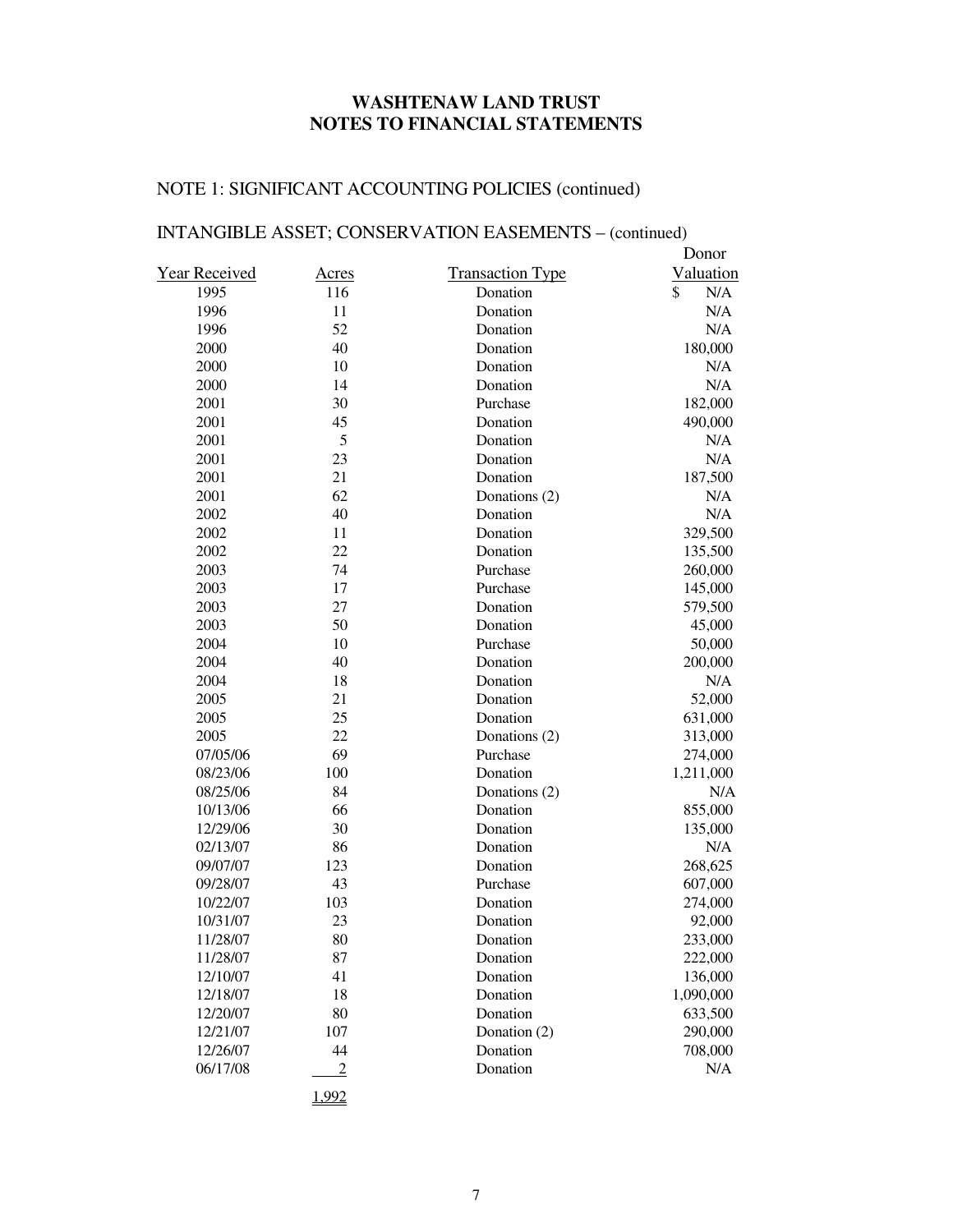### NOTE 1: SIGNIFICANT ACCOUNTING POLICIES (continued)

FUNCTIONAL REPORTING OF EXPENSES - The Washtenaw Land Trust accumulates and reports its expenses by three broad categories of function; i.e. program service activities that fulfill its mission, management and general activities, and fundraising. A material portion of Washtenaw Land Trust expenses, including wages and salaries, payroll taxes and fringes, and office and facility costs are allocated among these functions based on management's records of the utilization of staff time.

CONTRIBUTED SERVICES - The Washtenaw Land Trust receives the benefit of services contributed by volunteers. Volunteers assist in land stewardship and monitoring activities and in fundraising activities. Attorneys who serve on the Board of Trustees and other attorneys contribute specialized services in the preparation and review of documents related to the Trust's acquisition of conservation easements and development rights. The Trust does not recognize in its financial statements the value of either general or specialized contributed services.

#### NOTE 2: PENSION EXPENSES

The Washtenaw Land Trust maintains a type of qualified retirement plan, a SIMPLE (Savings Incentive Match Plan) IRA plan. All employees are eligible to participate in the plan. To the extent an employee participates by deferring a portion of their compensation into the plan, the Washtenaw Land Trust matches the employee's contribution, up to a maximum of three percent of the employee's compensation. During the year ended June 30, 2008, pension benefits of \$2,940 were expensed. During the six months ended June 30, 2007, pension benefits of \$1,586 were expensed. All contributions were paid and none were owed to the plan at June 30, 2008 or 2007.

### NOTE 3: CHANGE IN FISCAL YEAR

Through 2006, the Trust had maintained its accounting and reported financial results on a December fiscal year. However, management of the Trust had noted a time-workload compression issue connected with a fiscal year coinciding with the calendar year. Donors of conservation easements and development rights frequently felt compelled, for purposes of income tax planning, to complete charitable donation transactions before the end of a calendar year. The easement donation process requires substantial time commitments by the staff and trustees for evaluation, negotiation and execution of land rights transfer agreements, at a time of year when budgeting and financial reporting responsibilities increase as well.

In the expectation that a change in fiscal year would mitigate the time-workload compression, during 2006, the Trust elected to change the fiscal year end from December 31 to June 30. The initial June 30 fiscal period was for the six months ended June 30, 2007.

Accordingly, although financial statements of the previous year are frequently presented for comparative purposes, the financial statements herein presented are for the year ended June 30, 2008 and the six months ended June 30, 2007.